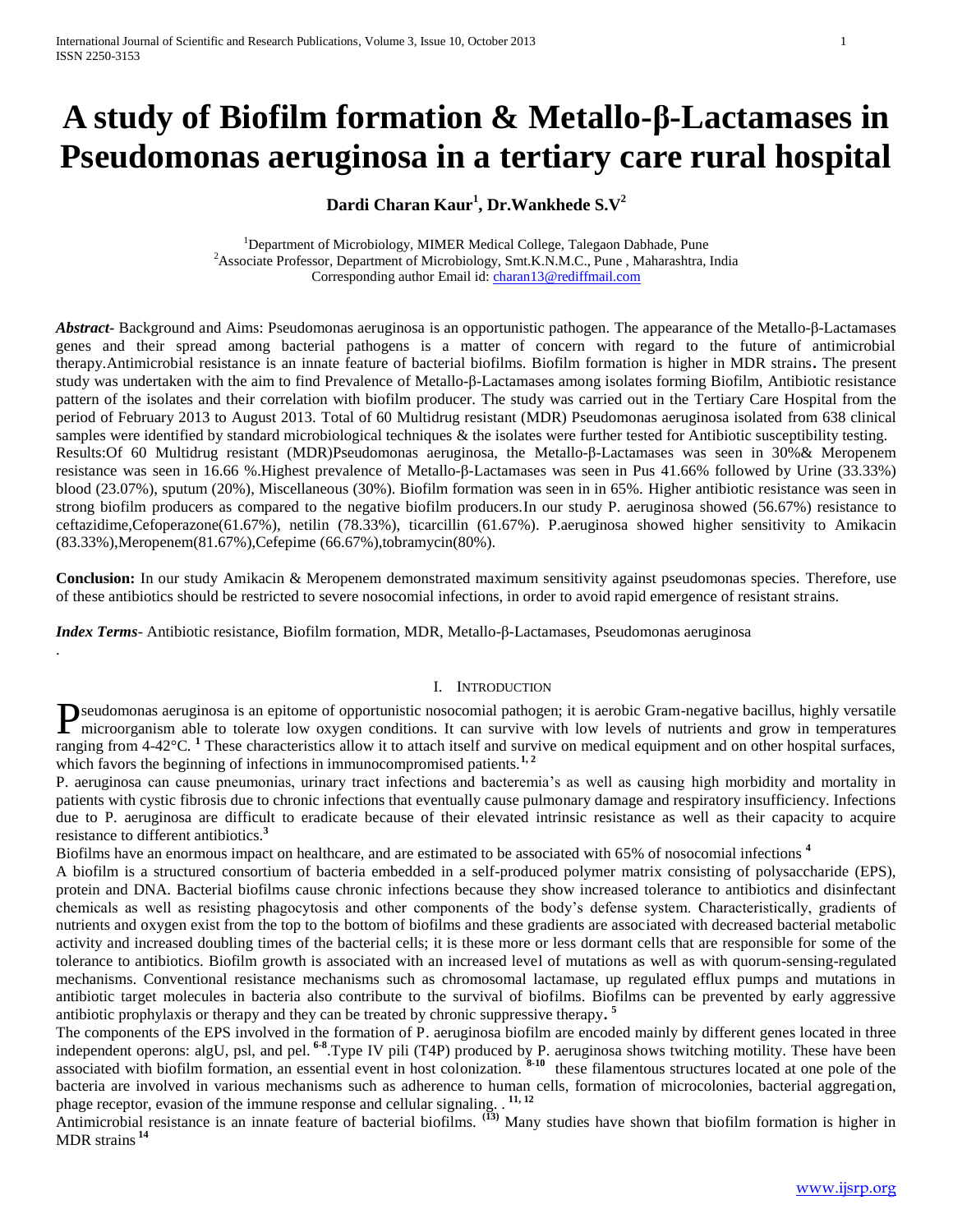Resistance to multiple drugs is usually the result of combination of different mechanism in a single isolate. There is variety of mechanisms involved in the resistance of P. aeruginosa, among them over expression of efflux pump, acquisition of Extended-Spectrum β-Lactamases (ESBLs) and Metallo-β-Lactamases (MBLs); target site or outer membrane modification, porin mutations, plasmid enzymatic modification. **<sup>15</sup>**

Carbapenemics (imipenem and meropenem) are broad-spectrum antibiotics used for the treatment of nosocomial infections caused by P. aeruginosa. Specific resistance to carbapenemics is attributed to the lack of porin permeability (OprD), an increase in the expression of the active expulsion pumps (MexAB-OprD) and to production of metalloenzymes. **<sup>15</sup>**

It has been demonstrated that MBLs require divalent cations, usually zinc, as metal co-factor for their enzymatic activity and no therapeutic option is known to be available to control MBLs .Three groups of MBL have been identified: class A (serines dependent and partially inhibited by clavulanic acid are inducible and nontransferable), class B (zinc dependent, inhibited by EDTA, inducible or associated with conjugative plasmids) and class C (oxacillinase). **<sup>15</sup>**

In India, the prevalence of MBLs ranges from 7.5% to 71% **<sup>16</sup>**

The present study was undertaken with the aim to find

- prevalence of Metallo β lactamases (MBLs )
- No. of isolates forming Biofilm
- Antibiotic resistancepattern of the isolates
- Correlation of biofilm producer & isolates producing Metallo-β-Lactamases (MBLs)
- Correlation of biofilm producer & antibiotic resistant pattern of the isolates.

## II. MATERIAL AND METHODS

The study was carried out in the department of Microbiology, tertiary care hospital from the period of February 2013 to August 2013. A total of 60 Multidrug resistant (MDR) Pseudomonas aeruginosa isolated from clinical samples like pus/wound, blood, sputum, catheter tips and urine were identified by standard microbiological techniques. **17**

The Isolates were further tested for Antibiotic susceptibility testing by Kirby-Bauer disc diffusion method on Mueller Hinton agar as per CLSI Approved Standard M100-S17)**. <sup>18</sup>**Antibiotic disc were obtained from Hi-media Laboratories Pvt. Ltd, Mumbai, India. Multidrug resistance among Pseudomonas aeruginosa is defined as non-susceptible to ≥ 1 agent in ≥ 3 antimicrobial categories**.** Table d **<sup>19</sup>**

### III. PHENOTYPIC DETECTION OF MBL

Phenotypic detection of MBLs among the clinical isolates of P. aeruginosa was carried out using imipenem (10 μg) and imipenem (10 μg) +EDTA (750 μg) discs as described earlier 20. The MBL producing isolates showed a greater than 7mm variation between the inhibition zone around imipenem discs alone and the inhibition zone around imipenem+ EDTA discs.

# IV. THE BIOFILM FORMATION BY TUBE METHOD (TML)

A qualitative assessment of bifilm formation will be determined as described by Christensen et al. **<sup>21</sup>**TSBglu (10mL) was inoculated with loopful of isolates from overnight culture plates and incubated for 24 hours at 37°C. The tubes were decanted and washed with PBS (pH 7.3) and dried. Dried tubes were stained with crystal violet (0.1%). Excess stain was removed and tubes were washed with deionized water. Tubes were than dried in inverted position and observed for biofilm formation. Assays were performed in triplicate at three different times.

The data obtained was recorded and analysed by using appropriate statistical methods.

# V. RESULTS

Of 60 Multidrug resistant (MDR) Pseudomonas aeruginosa isolated from 638 clinical samples, the Metallo-β-Lactamases was seen in 18 (30%) & Biofilm formation in 39(65%).

| Specimen      | No of isolates | Metallo- $\beta$ -Lactamases positive | Biofilm formation |
|---------------|----------------|---------------------------------------|-------------------|
| Urine         |                | 5 (33.33%)                            | 6S 4W 5N          |
| <b>Blood</b>  |                | 3(23.07%)                             | 4S 3W 6N          |
| Pus           |                | 5(41.66%)                             | 6S 1W 5N          |
| Sputum        | 10             | $2(20\%)$                             | 5S 2W 3N          |
| Miscellaneous | 10             | $3(30\%)$                             | 6S 2W 2N          |

# Table 1: Specimen wise distribution – Metallo β- Lactamases & Biofilm formation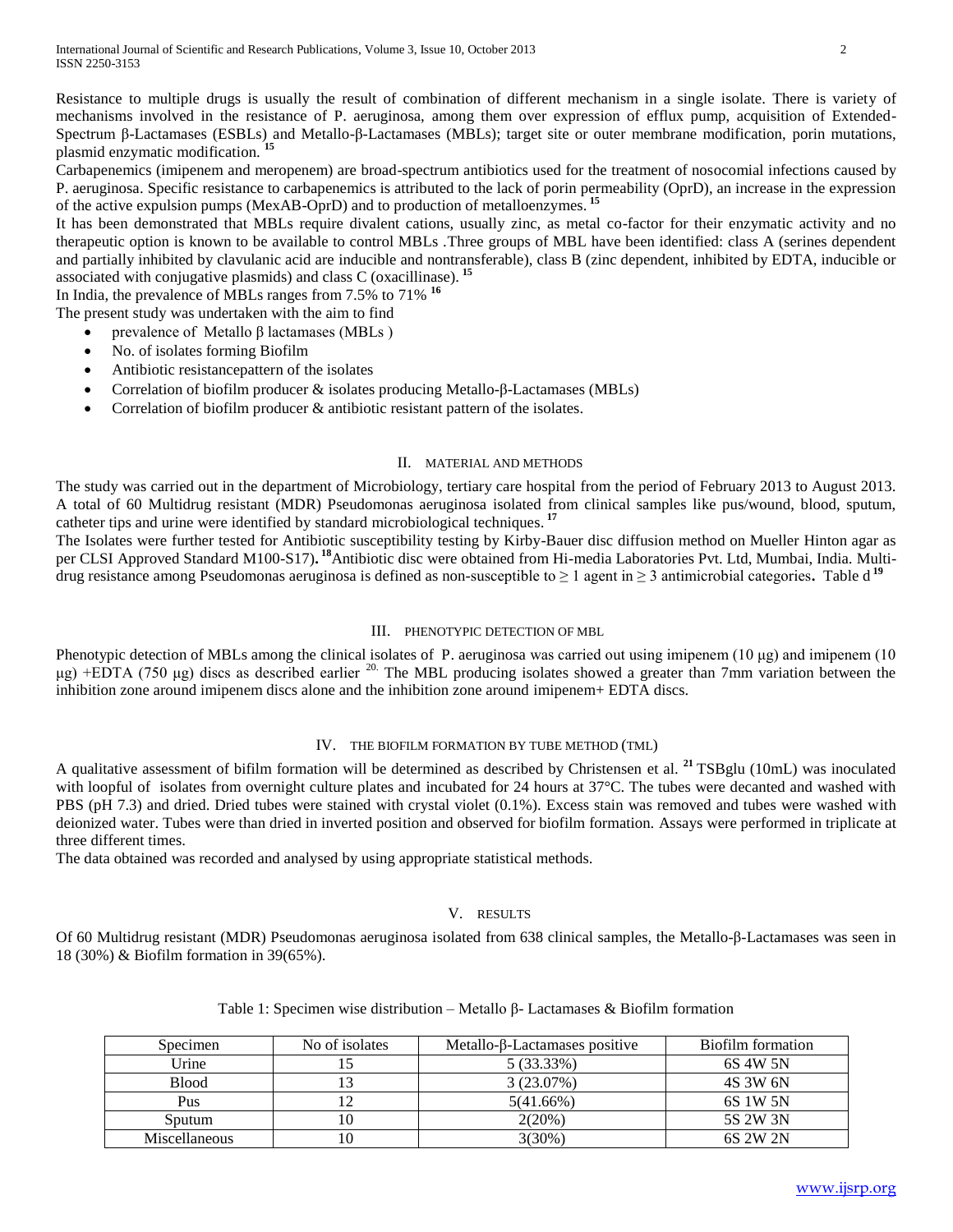|       | $\sqrt{2}$ | σē      | $^{\prime}30\%$ .<br>. റ<br>റ | - -<br>~~<br>AA. |
|-------|------------|---------|-------------------------------|------------------|
| _____ | $\sim$     | $- - -$ | .<br>$ -$<br>-                |                  |

S: Biofilm production Strong, W: Biofilm production Weak, N: Biofilm production Negative

| Biofilm formation     | No of isolates | Metallo-β-Lactamases positive isolates |
|-----------------------|----------------|----------------------------------------|
| <b>Strong</b>         | 27             | 14 (51.85%)                            |
| Weak                  | 12             | 4 (33.33%)                             |
| Negative              | 21             |                                        |
| <b>Total Isolates</b> | 60             | 18                                     |

Table 2: No of isolates forming biofilm & Metallo-β-Lactamases

Table showing higher percentage of Metallo-β-Lactamases in strong Biofilm forming isolates

| Antibiotic tested | <b>Biofilm</b> formation |             |        |           |            |              |
|-------------------|--------------------------|-------------|--------|-----------|------------|--------------|
|                   | Strong %                 |             | Weak % |           | Negative % |              |
|                   | S                        | $\mathbf R$ | S      | ${\bf R}$ | S          | $\mathbb{R}$ |
| Amikacin          | 81.48                    | 18.52       | 75     | 25        | 90.47      | 9.52         |
| Levofloxacin      | 25.93                    | 74.07       | 66.66  | 33.33     | 71.43      | 28.51        |
| Netilin           | 00                       | 100         | 16.66  | 83.33     | 52.38      | 47.62        |
| Cefoperazone      | 18.52                    | 81.48       | 50     | 50        | 57.15      | 42.85        |
| Cefepime          | 74.07                    | 25.93       | 75     | 25        | 52.38      | 47.62        |
| Ticarcillin       | 37.04                    | 62.96       | 33.33  | 66.66     | 42.85      | 57.15        |
| Gentamycin        | 51.85                    | 48.15       | 58.33  | 41.66     | 52.38      | 47.62        |
| Piperacillin      | 51.85                    | 48.14       | 75     | 25        | 61.90      | 38.09        |
| Ciprofloxacin     | 37.04                    | 62.96       | 83.33  | 16.66     | 90.47      | 9.52         |
| Tobramycin        | 70.37                    | 33.33       | 83.33  | 16.66     | 90.47      | 9.52         |
| Ceftazidime       | 37.04                    | 62.96       | 41.66  | 58.33     | 52.38      | 47.62        |
| Meropenem         | 85.18                    | 14.81       | 83.33  | 16.66     | 80.95      | 19.05        |

Table 3: Biofilm formation & antibiotic resistant pattern of the isolates

Table showing higher antibiotic resistance in Strong Biofilm producer as compared to the strain not producing biofilm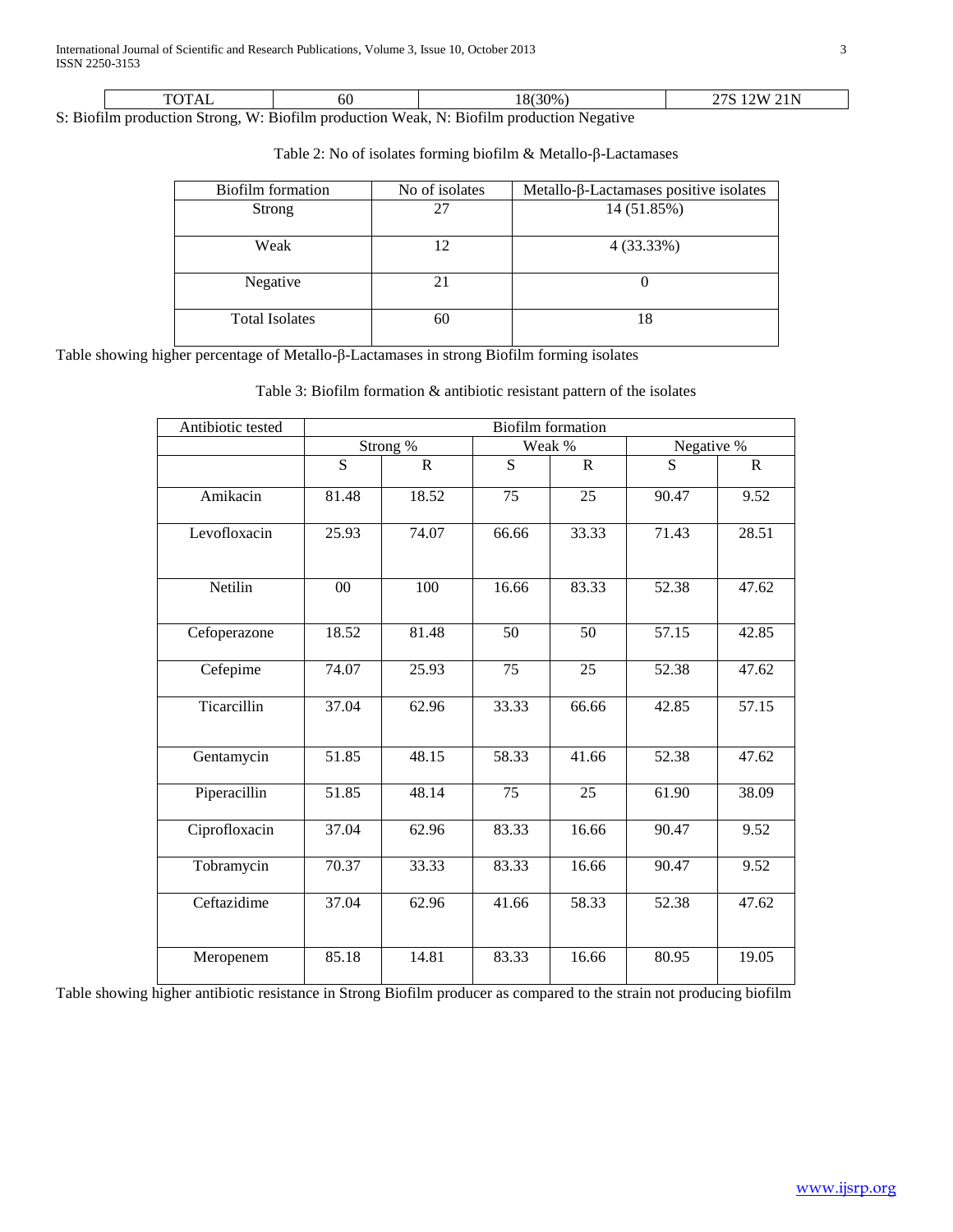



Figure:



1A: strong Biofilm producer



1B: Weak Biofilm Producer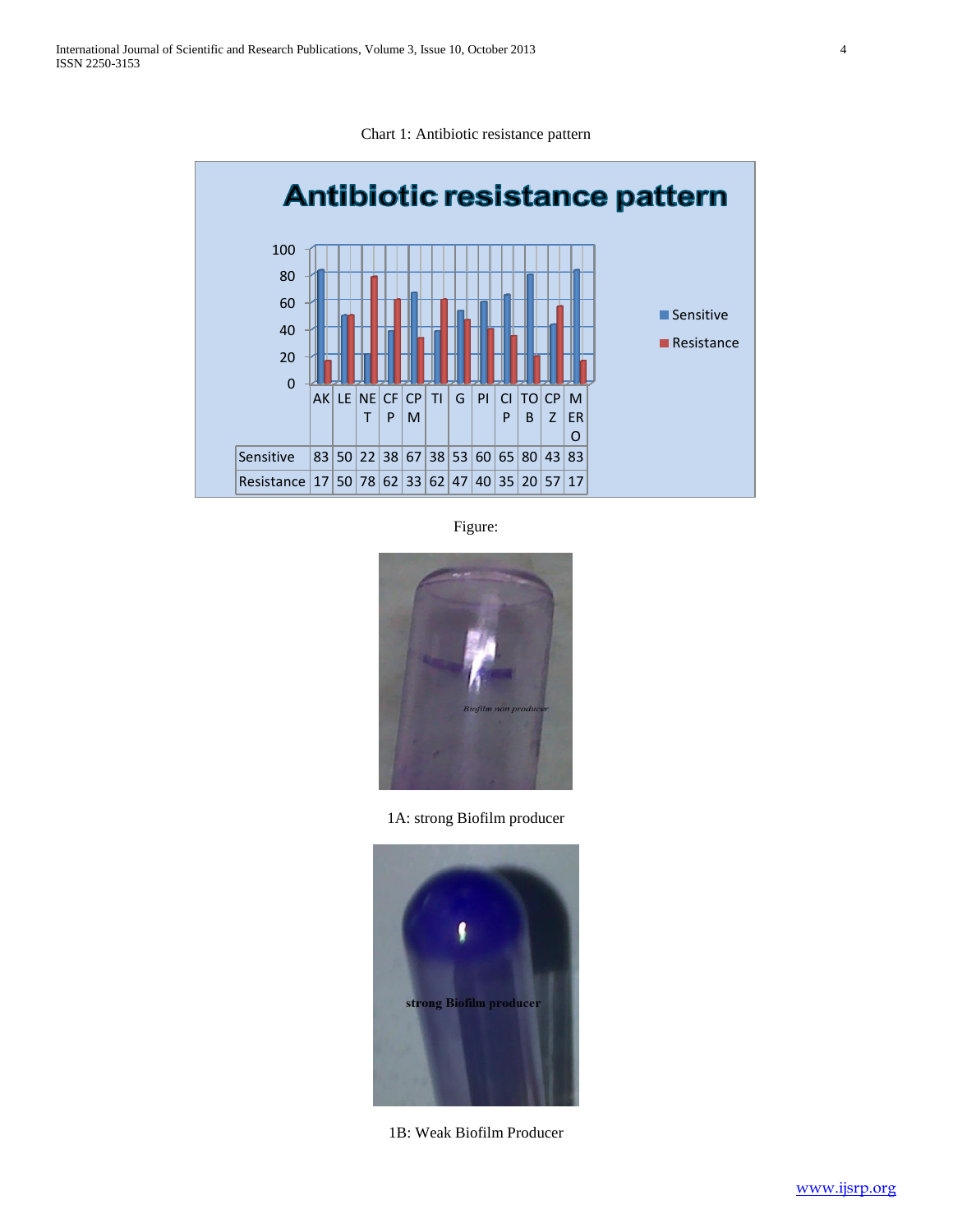

1C: Non Biofilm Producer

#### VI. DISCUSSION

Pseudomonas aeruginosa is a common nosocomial pathogen, notorious for its multidrug resistance (MDR) and life threatening infections in critically ill patients.Lately, carbapenems are being used as the last resort antimicrobial to treat serious infections due to MDR P. aeruginosa.<sup>22</sup>In a few Indian studies, the rate of carbapenem resistance in P. aeruginosa has been reported to vary from 12-37 % **<sup>23</sup>**

In our study, Meropenem resistance was seen in 16.66 %( 10/60), Metallo-β-Lactamases was seen in 18 (30%).Highest prevalence of Metallo-β-Lactamases was seen in Pus 41.66%) followed by Urine (33.33%) blood (23.07%), sputum (20%), Miscellaneous (30%). Shashikala in their study reported a prevalence rate of resistance to imipenem/ meropenem of 10.9% among P. aeruginosa isolates.**<sup>24</sup>**

whereas Sachinkumar in their study reported resistance to Carbapenems in P. aeruginosa of 53.96% **<sup>25</sup>**

In a study carried out by Varaiya, et al on Incidence of metallo beta lactamase producing Pseudomonas aeruginosa in ICU patients they found 25% of Pseudomonas aeruginosa were found to be carbapenem resistant and 20.8% were found to be MBL producers. Overall 36 % patients responded to gatifloxacin, 42 % responded to piperacillin/tazobactam while 14 % responded to combination of gatifloxacin and piperacillin/tazobactum. <sup>26</sup> Viren A Javiya in their study reported notable resistance of (19.64%) to P. aeruginosa against carbapenems. **<sup>27</sup>**

In relation to carbapenems, the samples were more resistant to imipenem than to meropenem. Variations in the resistance rates between these antibiotics have been previously describe by Alicia Valéria Zaranza whereas in a study in Brazil, described higher resistance to meropenem. This susceptibility difference among carbapenems is explained by several resistance mechanisms, such as loss of proteins of external membrane OprD, that causes resistance to imipenem and not to meropenem; superexpression of efflux systems; and carbapenemase production  $\cdot$ <sup>28</sup>

In our study P. aeruginosa showed (56.67%) resistance to ceftazidime, Cefoperazone (61.67%), netilin (78.33%), ticarcillin (61.67%). Similar is the finding of Bijayini Behera et al who reported 70% resistant to ceftazidime, 75% to piperacillin, 59% to piperacilin/tazobactam, 89% to ticarcillin/clavulinic acid, 82% to cefoperazone, 74% to amikacin, 81% to cefepime, 71% to levofloxacin, 79% to ciprofloxacin and 69% to aztreonam. **<sup>22</sup>**

Carlos J et al in their study reported P. aeruginosa showed (75%) sensitivity to amikacin; (61%) gentamycin; (77%) tobramycin and (100%) resistance to Ceftriaxone, Cefoxitin, Ampicillin, Cefazolin, Trimeth-Sulfameth. They also reported resistance to Ceftazidime(67%); Ciprofloxacin(75%); Levofloxacin (80%) this is similar to our study. **<sup>14</sup>**

In our study P. aeruginosa showed higher sensitivity to Amikacin (83.33%), Meropenem(81.67%) , Cefepime (66.67%), tobramycin (80%). similar is the finding of Viren A Javiya et al, Neils et al who demonstrated maximum sensitivity to amikacin against pseudomonas species. **27, 5**

In our study Biofilm formation was found in 39(65%). Strong biofilm producer was shown by 27/60(45%); weak biofilm producer in 12/60(20%). (Fig 1A, 1B) Alicia Valéria Zaranza in their study showed biofilm production by the Congo Red Agar method in 52.0% & biofilm formation on polystyrene microplates, from 86.0% strains. Among them 22.1% were strongly adhered, 47.7% were moderate and 30.2% were weakly adhered. <sup>28</sup> Carlos J et al reported biofilm formation in P. aeruginosa in 83% of clinical strains & that biofilm formation was prevalent among isolates with a MDR phenotype. **<sup>14</sup>** In our study we found higher antibiotic resistance in strong biofilm producers as compared to the negative biofilm producers.

In our study 50% of the strains from Sputum were strong biofilm producers, 20% weak biofilm producers and among them 20% of the strains were Metallo –β- lactamases positive. Drenkard E, Ausubel FM in their study found that antibiotic-resistant phenotypic variants of P. aeruginosa with enhanced ability to form biofilms arise at high frequency both in vitro and in the lungs of CF patients. They also identified a regulatory protein (PvrR) that controls the conversion between antibiotic-resistant and antibiotic-susceptible forms. **<sup>29</sup>**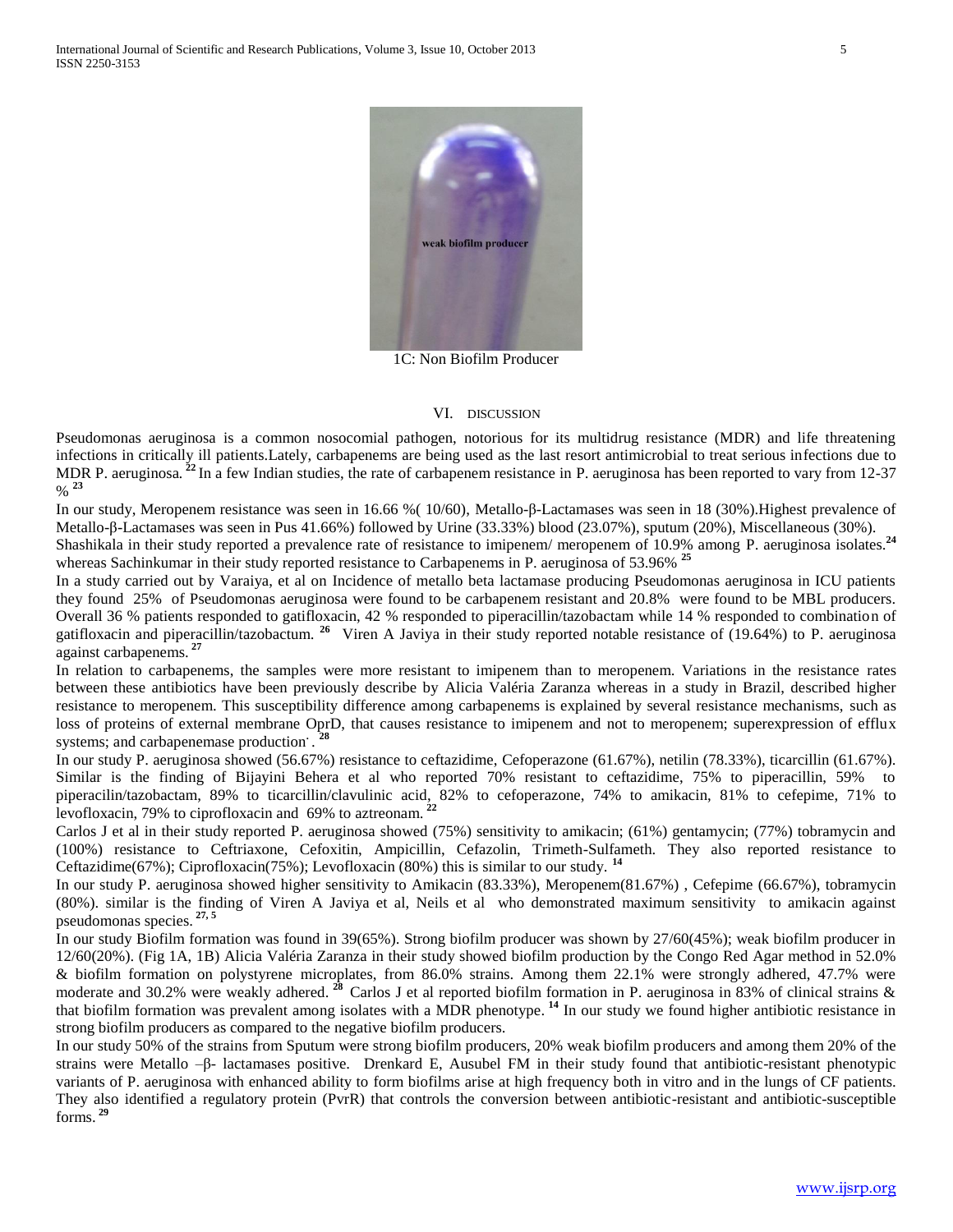25% of the P. aeruginosa were isolated from urine of inpatients. Study by Lucchetti et al showed that P. aeruginosa was the main isolated agent causing infections in the urinary tract, and according to epidemiologic data, 35.0% to 45.0% of all acquired nosocomial infections are urinary and 80.0% are related to catheter use. **[30]** In our study P. aeruginosa were isolated from females (53.3%) and males (46.6%) respectively.

The high incidence of this bacterium in the ICU is probably due to the fact that P. aeruginosa is an opportunist pathogen that causes bacteremia in immunocompromised patients, burn victims, patients with urinary infections related to catheters use and nosocomial pneumonia, related to mechanical ventilation, especially in this unit. A remarkable feature in infections by P. aeruginosa acquired in the ICU is multiresistance. **<sup>27</sup>**In our study (23/60) 38.33% of the isolates were isolated from ICU.

Pseudomonas aeruginosa produces amature in vitro biofilm in 5–7 days. Development of an in vitro biofilm is initiated by planktonic (freely moving) bacteria that reversibly attach to a surface, At this stage, the bacteria are still susceptible to antibiotics The minimal inhibitory concentration (MIC) and minimal bactericidal concentration (MBC) of antibiotics to biofilm-growing bacteria may be up to 100–1000-fold higher compared with planktonic bacteria .Monotherapy with antibiotics such as lactams, which are only active against dividing P. aeruginosa cells, are therefore not very efficient at eradicating biofilm infections There is increased horizontal gene transmission in biofilms .These physiological conditions may explain why biofilm-growing bacteria easily become multidrug resistant by means of traditional resistance mechanisms against lactam antibiotics, aminoglycosides and fluoroquinolones, which are detected by routine susceptibility testing in the clinical microbiology laboratory where planktonic bacterial growth is investigated. **<sup>5</sup>**

Neil et al in their study reported Colistin is only antimicrobial active against the non-dividing central part of P. aeruginosa biofilms in vitro. Since the metabolically active surface layer of the biofilm is susceptible to ciprofloxacin in contrast to the dormant central part of the biofilm, combination therapy with ciprofloxacin and colistin was able to kill all cells in the biofilm in vitro. **<sup>5</sup>**

Antibiotic resistance is increasing at an alarming rate, leading to increased morbidity, mortality and treatment costs. A key factor in the development of antibiotic resistance is the inappropriate use of antibiotics. The medical fraternity needs to understand that antibiotics constitute a precious and finite resource. Unless conscious efforts are made to contain the menace of drug resistance, multidrug resistant organisms, untreatable by every known antibiotic, may emerge, reversing the medical progress made by mankind and throwing us back to the pre-antibiotic era. **<sup>24</sup>**

## VII. CONCLUSION

In our study Amikacin & Meropenem demonstrated maximum sensitivity against pseudomonas species. Therefore, use of these antibiotics should be restricted to severe nosocomial infections, in order to avoid rapid emergence of resistant strains.

Carbapenem resistance not only has enormous therapeutic implications, but is also important from the point of view of infection control. Such stains are known for rapid intra institutional spread and therefore, must be notified to infection control teams.

Higher antibiotic resistances were seen in strong biofilm producers are due so testing for biofilm formation.

Regular antimicrobial susceptibility surveillance is essential. An effective national and state level area-wise monitoring of the resistance patterns antibiotic policy and draft guidelines should be introduced to preserve the effectiveness of antibiotics and for better patient management.

#### **REFERENCES**

- [1] Stover CK, Pham XQ, Erwin AL, Mizoguchi SD, Warrener P,Hickey MJ, et al. Complete genome sequence of Pseudomonas aeruginosa PAO1,an opportunistic pathogen. Nature 2000; 406:959-964.
- [2] Engel J, Balachandran P. Role of Pseudomonas aeruginosa type III effectors in disease. Curr Opin Microbiol 2009; 12:61-66.
- [3] Breidenstein EBM, De la Fuente-Nuñez C, Hancock REW. Pseudomonas aeruginosa: all roads lead to resistance.Trends Microbiol 2011; 19:419-426.
- [4] Niels Hoiby, Thomas Bjarnsholt, Michael Givskov, Soren Molin, Oana Ciofu. Antibiotic resistance of bacterial biofilms. International Journal of Antimicrobial Agents 35 (2010) 322–332.
- [5] Potera, C. (1999). Forging a link between biofilms and disease. Science 283, 1837–1838.
- [6] Ryder C, Byrd M, Wozniak DJ. Role of polysaccharides in Pseudomonas aeruginosa biofilm development. Curr Opin Microbiol 2007;10:644-648.
- [7] Kipnis E, Sawa T, Wiwnwr-Kronish J. Targeting mechanisms of Pseudomonas aeruginosa pathogenesis. Med Mal Infect 2006; 36:78-91.
- [8] Xicohtencatl-Cortes J, Monteiro-Neto V, Saldaña Z, Ledesma MA, Puente JL, Girón JA. The type 4 pili of enterohemorrhagic Escherichia coli O157:H7 are multipurpose structures with pathogenic attributes. J Bacteriol 2009;191:411-421.
- [9] Hahn HP. The type-4 pilus is the major virulence-associated adhesin of Pseudomonas aeruginosa. Gene 1997; 192:99-108.
- [10] Bertrand JJ, West JT, Engel JN. Genetic analysis of the regulation of type IV pilus functions by the Chp chemosensory system of Pseudomonas aeruginosa. J Bacteriol 2010; 192:994-1010.
- [11] O'Toole GA, Kolter R. Flagellar and twitching motility are necessary for Pseudomonas aeruginosa biofilm development.Mol Microbiol 1998; 30:295-304.
- [12] Li YH, Tian X. Quorum sensing and bacterial social interactions in biofilms. Sensors 2012; 12:2519-2538.
- [13] Rajamohan G, Srinivasan VB, Gebreyes WA: Biocide-tolerant multidrugresistant Acinetobacter baumannii clinical strains are associated with higher biofilm formation. J Hosp Infect 2009, 73:287–289.
- [14] Carlos J Sanchez Jr, Katrin Mende, Miriam L Beckius, Kevin S Akers, Desiree R Romano,Joseph C Wenke and Clinton K Murray, BMC Infectious Diseases 2013, 13:47-
- [15] Manu Chaudhary , Anurag Payasi. Rising Antimicrobial Resistance of Pseudomonas aeruginosa Isolated from Clinical Specimens in India. J Proteomics Bioinform 6: 005-009.